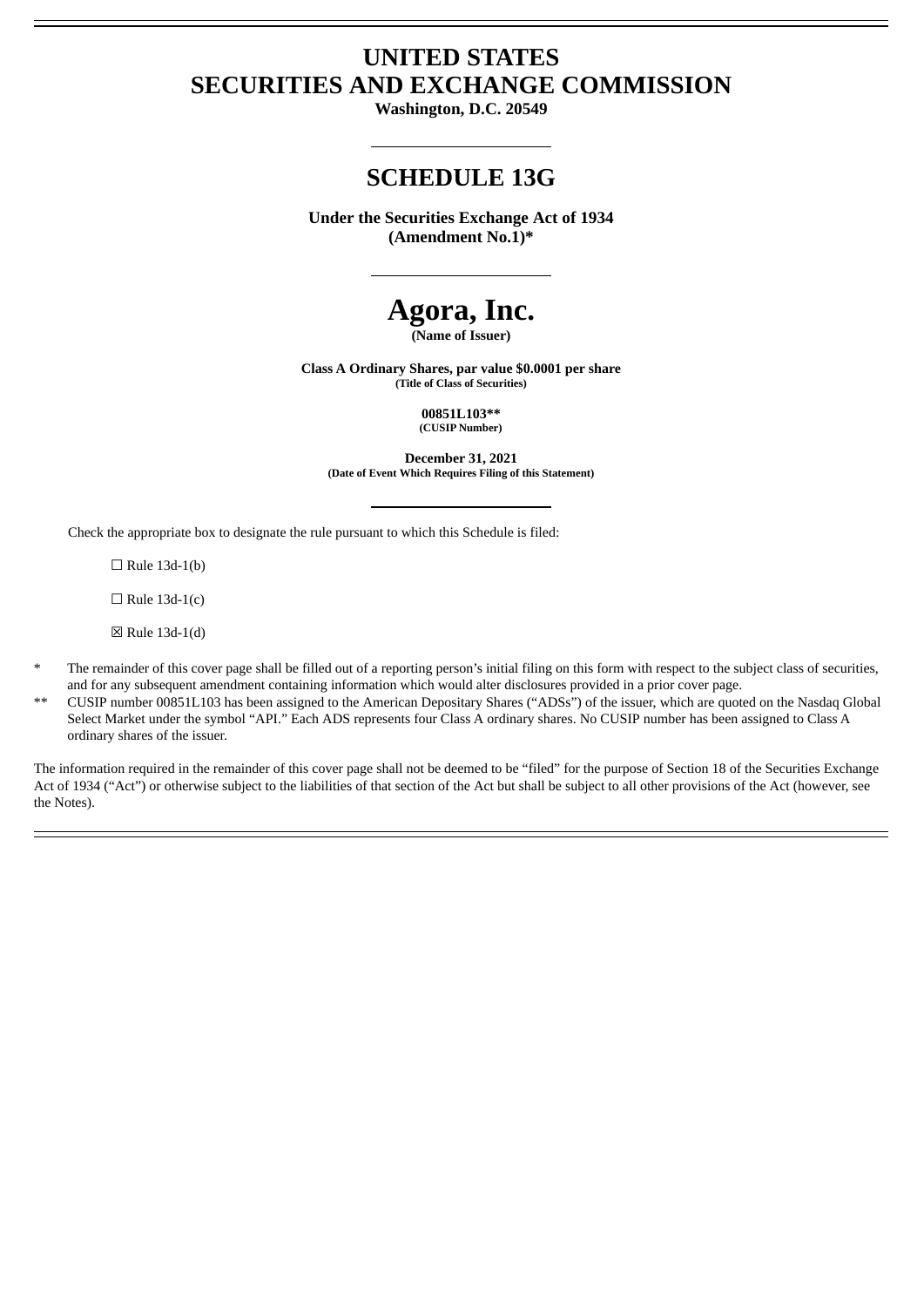#### CUSIP No. 00851L103 Schedule 13G

| Names of Reporting Persons<br>1                                                                      |                                      |                                                                 |  |  |  |  |  |  |
|------------------------------------------------------------------------------------------------------|--------------------------------------|-----------------------------------------------------------------|--|--|--|--|--|--|
| Xiaojing Li                                                                                          |                                      |                                                                 |  |  |  |  |  |  |
| Check the Appropriate Box if a Member of a Group (see Instructions)<br>$(b)$ $\square$<br>(a) $\Box$ |                                      |                                                                 |  |  |  |  |  |  |
| <b>SEC Use Only</b>                                                                                  |                                      |                                                                 |  |  |  |  |  |  |
|                                                                                                      | Citizenship or Place of Organization |                                                                 |  |  |  |  |  |  |
|                                                                                                      |                                      | People's Republic of China                                      |  |  |  |  |  |  |
|                                                                                                      | 5                                    | <b>Sole Voting Power</b>                                        |  |  |  |  |  |  |
| Number of<br><b>Shares</b><br>Beneficially<br>Owned by                                               |                                      | $\mathbf{0}$                                                    |  |  |  |  |  |  |
|                                                                                                      |                                      | <b>Shared Voting Power</b>                                      |  |  |  |  |  |  |
|                                                                                                      |                                      | 13,675,955 ordinary shares (1) (See Item 4)                     |  |  |  |  |  |  |
| Each                                                                                                 |                                      | Sole Dispositive Power                                          |  |  |  |  |  |  |
| Person                                                                                               |                                      | $\Omega$                                                        |  |  |  |  |  |  |
|                                                                                                      |                                      | <b>Shared Dispositive Power</b>                                 |  |  |  |  |  |  |
|                                                                                                      |                                      | 13,675,955 ordinary shares (1) (See Item 4)                     |  |  |  |  |  |  |
| Aggregate Amount Beneficially Owned by Each Reporting Person<br>9                                    |                                      |                                                                 |  |  |  |  |  |  |
| 13,675,955 ordinary shares (1) (See Item 4)                                                          |                                      |                                                                 |  |  |  |  |  |  |
| Check if the Aggregate Amount in Row (9) Excludes Certain Shares (See Instructions)<br>10            |                                      |                                                                 |  |  |  |  |  |  |
| $\Box$                                                                                               |                                      |                                                                 |  |  |  |  |  |  |
| Percent of Class Represented by Amount In Row 9<br>$11\,$                                            |                                      |                                                                 |  |  |  |  |  |  |
| 3.0% (See Item 4)                                                                                    |                                      |                                                                 |  |  |  |  |  |  |
|                                                                                                      |                                      |                                                                 |  |  |  |  |  |  |
| IN                                                                                                   |                                      |                                                                 |  |  |  |  |  |  |
|                                                                                                      | Reporting<br>With:                   | 6<br>$\overline{7}$<br>$\mathsf{R}$<br>Type of Reporting Person |  |  |  |  |  |  |

(1) Includes 13,675,955 Class A ordinary shares (of which 550,000 Class A ordinary shares are represented by 137,500 ADSs) held by Easy Dynamic International Limited, a British Virgin Islands company where Ms. Xiaojing Li is the sole director and, as such, has discretionary authority to vote and dispose of the shares held by Easy Dynamic International Limited in Agora, Inc. Holders of Class A ordinary shares and Class B ordinary shares have the same rights except for voting and conversion rights. Each Class A ordinary share is entitled to one vote, and each Class B ordinary share is entitled to 20 votes and is convertible into one Class A ordinary share.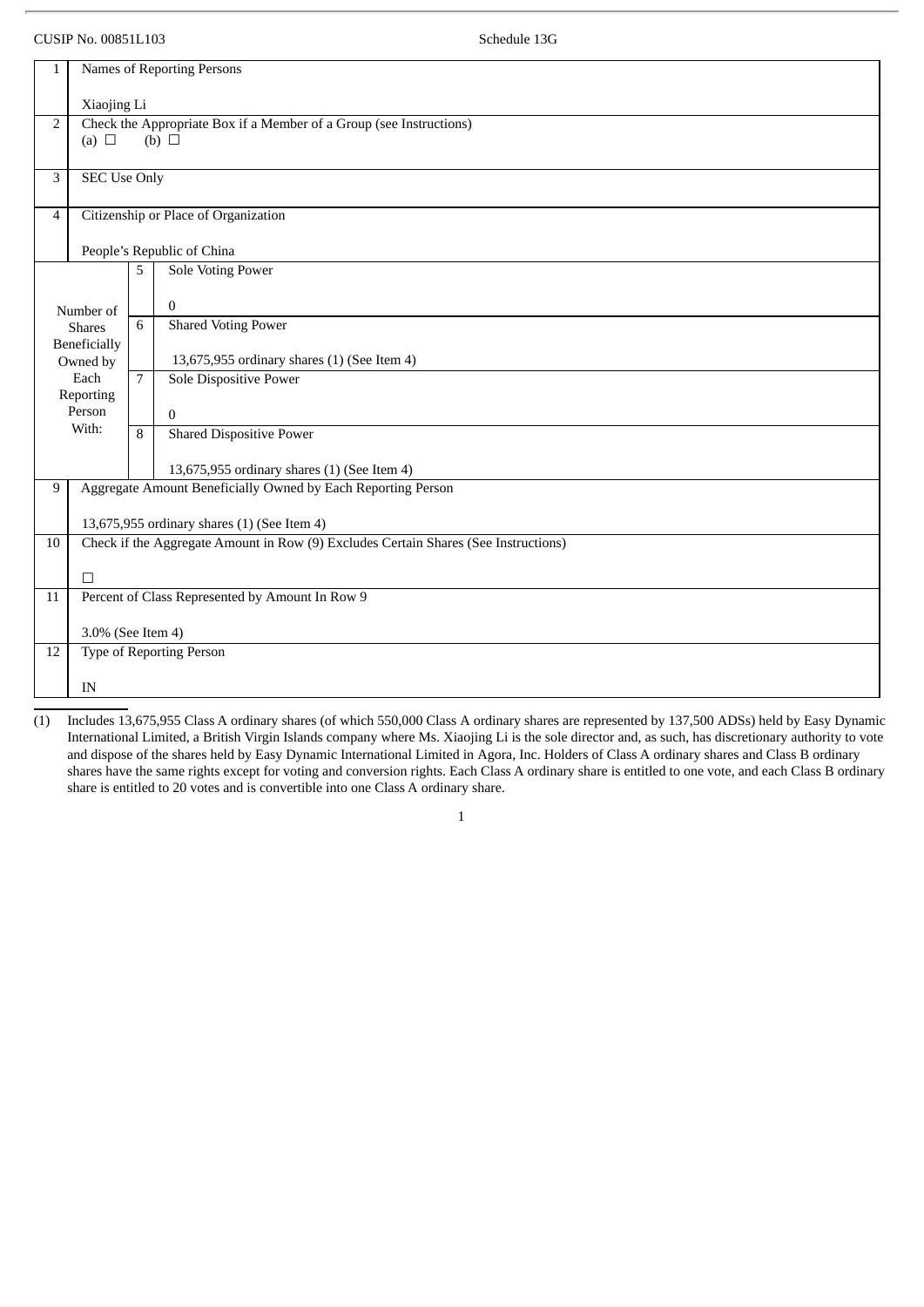# CUSIP No. 00851L103 Schedule 13G

| $\mathbf{1}$                                                             | Names of Reporting Persons                                                          |   |                                                              |  |  |  |  |  |  |  |
|--------------------------------------------------------------------------|-------------------------------------------------------------------------------------|---|--------------------------------------------------------------|--|--|--|--|--|--|--|
|                                                                          |                                                                                     |   |                                                              |  |  |  |  |  |  |  |
|                                                                          | Easy Dynamic International Limited                                                  |   |                                                              |  |  |  |  |  |  |  |
| Check the Appropriate Box if a Member of a Group (see Instructions)<br>2 |                                                                                     |   |                                                              |  |  |  |  |  |  |  |
|                                                                          | (b) $\Box$<br>(a) $\Box$                                                            |   |                                                              |  |  |  |  |  |  |  |
|                                                                          |                                                                                     |   |                                                              |  |  |  |  |  |  |  |
| 3                                                                        | <b>SEC Use Only</b>                                                                 |   |                                                              |  |  |  |  |  |  |  |
|                                                                          |                                                                                     |   |                                                              |  |  |  |  |  |  |  |
| $\overline{4}$                                                           | Citizenship or Place of Organization                                                |   |                                                              |  |  |  |  |  |  |  |
|                                                                          |                                                                                     |   |                                                              |  |  |  |  |  |  |  |
|                                                                          | British Virgin Islands                                                              |   |                                                              |  |  |  |  |  |  |  |
|                                                                          |                                                                                     | 5 | <b>Sole Voting Power</b>                                     |  |  |  |  |  |  |  |
|                                                                          |                                                                                     |   |                                                              |  |  |  |  |  |  |  |
|                                                                          | Number of                                                                           |   | $\mathbf{0}$                                                 |  |  |  |  |  |  |  |
|                                                                          | <b>Shares</b>                                                                       |   | <b>Shared Voting Power</b>                                   |  |  |  |  |  |  |  |
|                                                                          | Beneficially                                                                        |   |                                                              |  |  |  |  |  |  |  |
|                                                                          | Owned by                                                                            |   | 13,675,955 ordinary shares (See Item 4)                      |  |  |  |  |  |  |  |
|                                                                          | Each                                                                                |   | Sole Dispositive Power                                       |  |  |  |  |  |  |  |
|                                                                          | Reporting                                                                           |   |                                                              |  |  |  |  |  |  |  |
|                                                                          | Person                                                                              |   | $\mathbf{0}$                                                 |  |  |  |  |  |  |  |
|                                                                          | With:                                                                               |   | <b>Shared Dispositive Power</b>                              |  |  |  |  |  |  |  |
|                                                                          |                                                                                     |   |                                                              |  |  |  |  |  |  |  |
|                                                                          |                                                                                     |   | 13,675,955 ordinary shares (See Item 4)                      |  |  |  |  |  |  |  |
| 9                                                                        |                                                                                     |   | Aggregate Amount Beneficially Owned by Each Reporting Person |  |  |  |  |  |  |  |
|                                                                          |                                                                                     |   |                                                              |  |  |  |  |  |  |  |
|                                                                          | 13,675,955 ordinary shares (See Item 4)                                             |   |                                                              |  |  |  |  |  |  |  |
| 10                                                                       | Check if the Aggregate Amount in Row (9) Excludes Certain Shares (See Instructions) |   |                                                              |  |  |  |  |  |  |  |
|                                                                          |                                                                                     |   |                                                              |  |  |  |  |  |  |  |
|                                                                          | $\Box$                                                                              |   |                                                              |  |  |  |  |  |  |  |
| 11                                                                       | Percent of Class Represented by Amount In Row 9                                     |   |                                                              |  |  |  |  |  |  |  |
|                                                                          |                                                                                     |   |                                                              |  |  |  |  |  |  |  |
|                                                                          | 3.0% (See Item 4)                                                                   |   |                                                              |  |  |  |  |  |  |  |
| 12                                                                       | Type of Reporting Person                                                            |   |                                                              |  |  |  |  |  |  |  |
|                                                                          |                                                                                     |   |                                                              |  |  |  |  |  |  |  |
|                                                                          | CO                                                                                  |   |                                                              |  |  |  |  |  |  |  |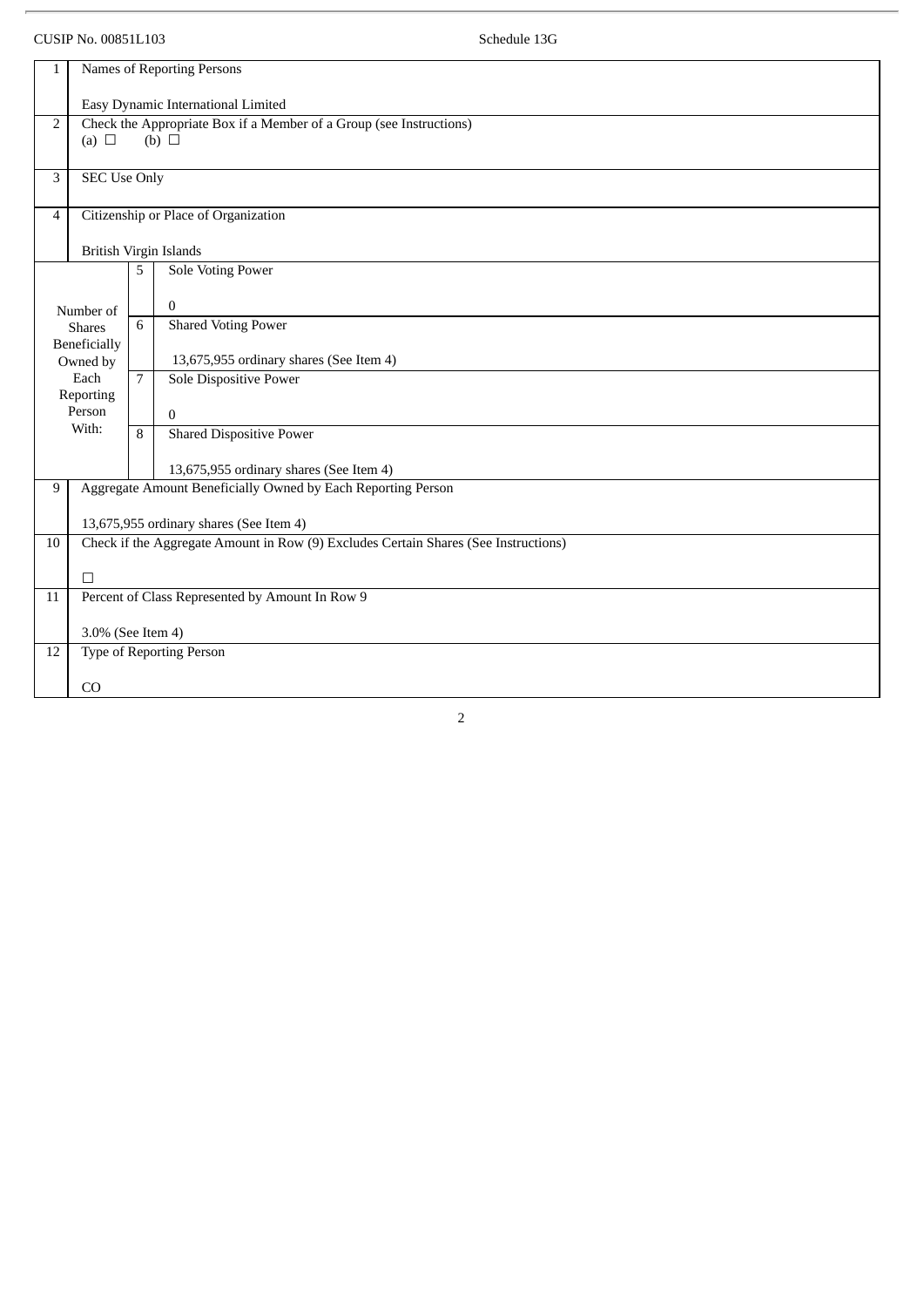#### **Item 1(a). Name of Issuer:**

Agora, Inc.

#### **Item 1(b). Address of Issuer's Principal Executive Offices:**

Floor 8, Building 12, Phase III of ChuangZhiTianDi 333 Songhu Road, Yangpu District, Shanghai People's Republic of China

#### **Item 2(a). Name of Person Filing:**

Xiaojing Li Easy Dynamic International Limited

#### **Item 2(b). Address of Principal Business Office or, if none, Residence:**

Xiaojing Li Gate 1, Building 9, Houshan West Street Jianxi District, Luoyang City, Henan Province People's Republic of China

Easy Dynamic International Limited Vistra Corporate Services Centre Wickhams Cay II, Road Town, Tortola, VG1110 British Virgin Islands

#### **Item 2(c). Citizenship:**

Ms. Xiaojing Li – People's Republic of China Easy Dynamic International Limited – British Virgin Islands

#### **Item 2(d). Titles of Classes of Securities:**

Class A ordinary shares, par value US\$0.0001 per share (the "Class A ordinary shares"). Holders of Class A ordinary shares and Class B ordinary shares, par value US\$0.0001 per share (the "Class B ordinary shares") have the same rights except for voting and conversion rights. Each Class A ordinary share is entitled to one vote, and each Class B ordinary share is entitled to 20 votes and is convertible into one Class A ordinary share.

#### **Item 2(e). CUSIP Number:**

00851L103

CUSIP number 00851L103has been assigned to the ADSs of the issuer, which are quoted on the Nasdaq Global Select Market under the symbol "API." Each ADS represents four Class A ordinary shares. No CUSIP number has been assigned to Class A ordinary shares of the issuer.

#### Item 3. If this statement is filed pursuant to §§240.13d-1(b), or 240.13d-2(b) or (c), check whether the persons filing is a:

Not applicable.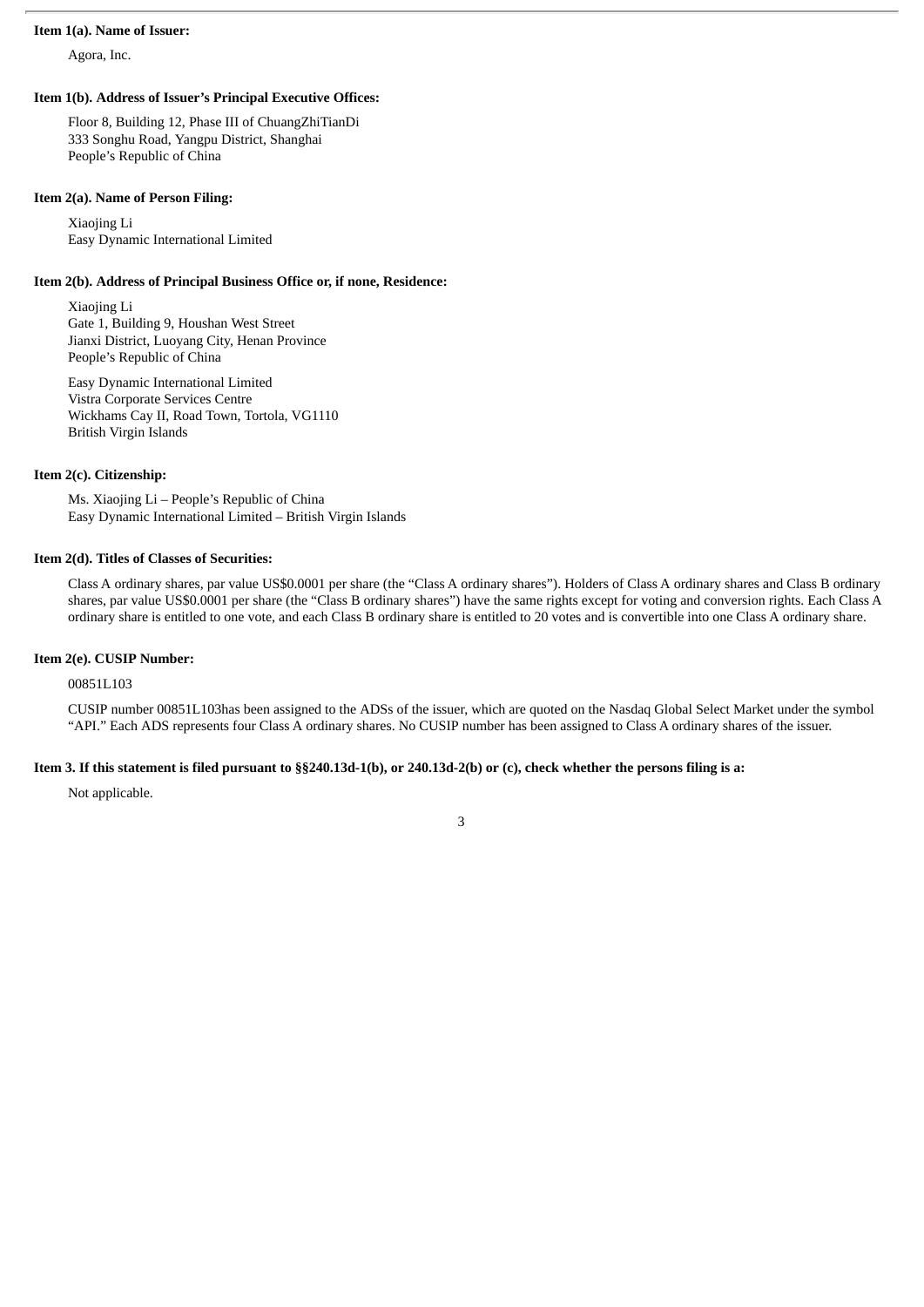## **Item 4. Ownership**

The following information with respect to the ownership of the Class A ordinary shares by each of the reporting persons is provided as of December 31, 2021:

| <b>Reporting Person</b> | Amount beneficially owned          | Percent<br>of class | Sole<br>power to<br>vote or<br>direct the<br>vote | Shared power to vote or to<br>direct the vote | Sole power<br>to dispose<br>or to direct<br>the<br>disposition | Shared power to dispose or to<br>direct the disposition of |
|-------------------------|------------------------------------|---------------------|---------------------------------------------------|-----------------------------------------------|----------------------------------------------------------------|------------------------------------------------------------|
| Xiaojing Li             | $13,675,955$ ordinary shares $(2)$ | $3.0\%$             |                                                   | $13,675,955$ ordinary shares $(2)$            |                                                                | $13,675,955$ ordinary shares $(2)$                         |
| Easy Dynamic            |                                    |                     |                                                   |                                               |                                                                |                                                            |
| International           |                                    |                     |                                                   |                                               |                                                                |                                                            |
| Limited                 | $13,675,955$ ordinary shares $(3)$ | 3.0%                |                                                   | $13,675,955$ ordinary shares $(3)$            |                                                                | $13,675,955$ ordinary shares $(3)$                         |

(1) The percentage of the class of securities beneficially owned by each reporting person is calculated based on 463,482,562 ordinary shares as a single class, being the sum of 387,302,624 Class A ordinary shares and 76,179,938 Class B ordinary shares, outstanding as of December 31, 2021.

(2) Includes 13,675,955 Class A ordinary shares (of which 550,000 Class A ordinary shares are represented by 137,500 ADSs) held by Easy Dynamic International Limited, a British Virgin Islands company where Ms. Xiaojing Li is the sole director and, as such, has discretionary authority to vote and dispose of the shares held by Easy Dynamic International Limited in Agora, Inc.

(3) Represents 13,675,955 Class A ordinary shares (of which 550,000 Class A ordinary shares are represented by 137,500 ADSs) held by Easy Dynamic International Limited.

# **Item 5. Ownership of Five Percent or Less of a Class.**

If this statement is being filed to report the fact that as of the date hereof the reporting person has ceased to be the beneficial owner of more than 5 percent of the class of securities, check the following  $\boxtimes$ .

# **Item 6. Ownership of More than Five Percent on Behalf of Another Person.**

Not Applicable.

# Item 7. Identification and Classification of the Subsidiary Which Acquired the Security Being Reported on By the Parent Holding Company or **Control Person.**

Not Applicable.

# **Item 8. Identification and Classification of Members of the Group.**

Not Applicable.

#### **Item 9. Notice of Dissolution of Group.**

Not Applicable.

## **Item 10. Certification.**

Not Applicable.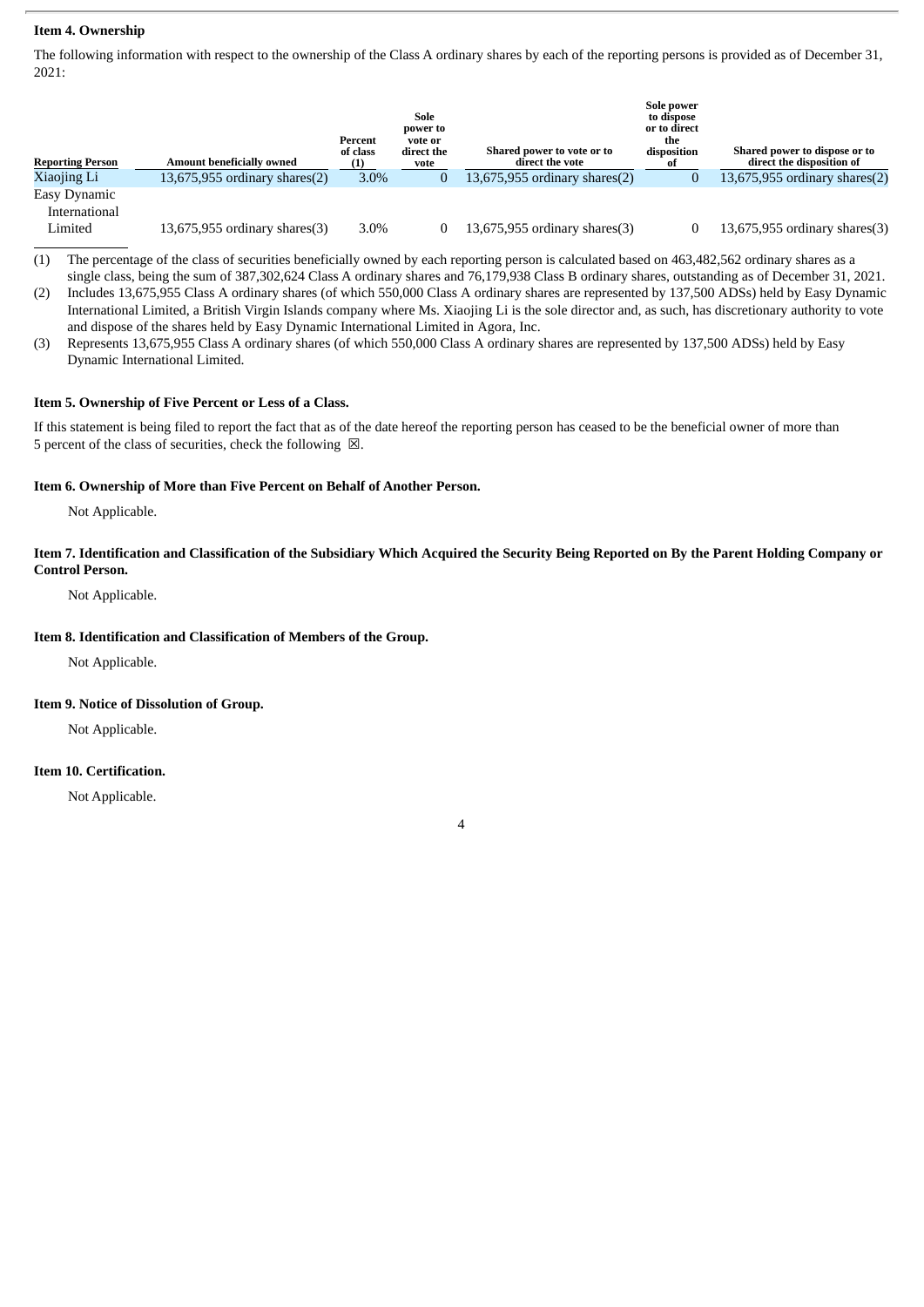# **SIGNATURE**

After reasonable inquiry and to the best of my knowledge and belief, I certify that the information set forth in this statement is true, complete and correct.

Dated: February 16, 2022

Xiaojing Li

By: /s/ Xiaojing Li

Name: Xiaojing Li Title:

Easy Dynamic International Limited

By: /s/ Xiaojing Li

Name: Xiaojing Li Title: Director